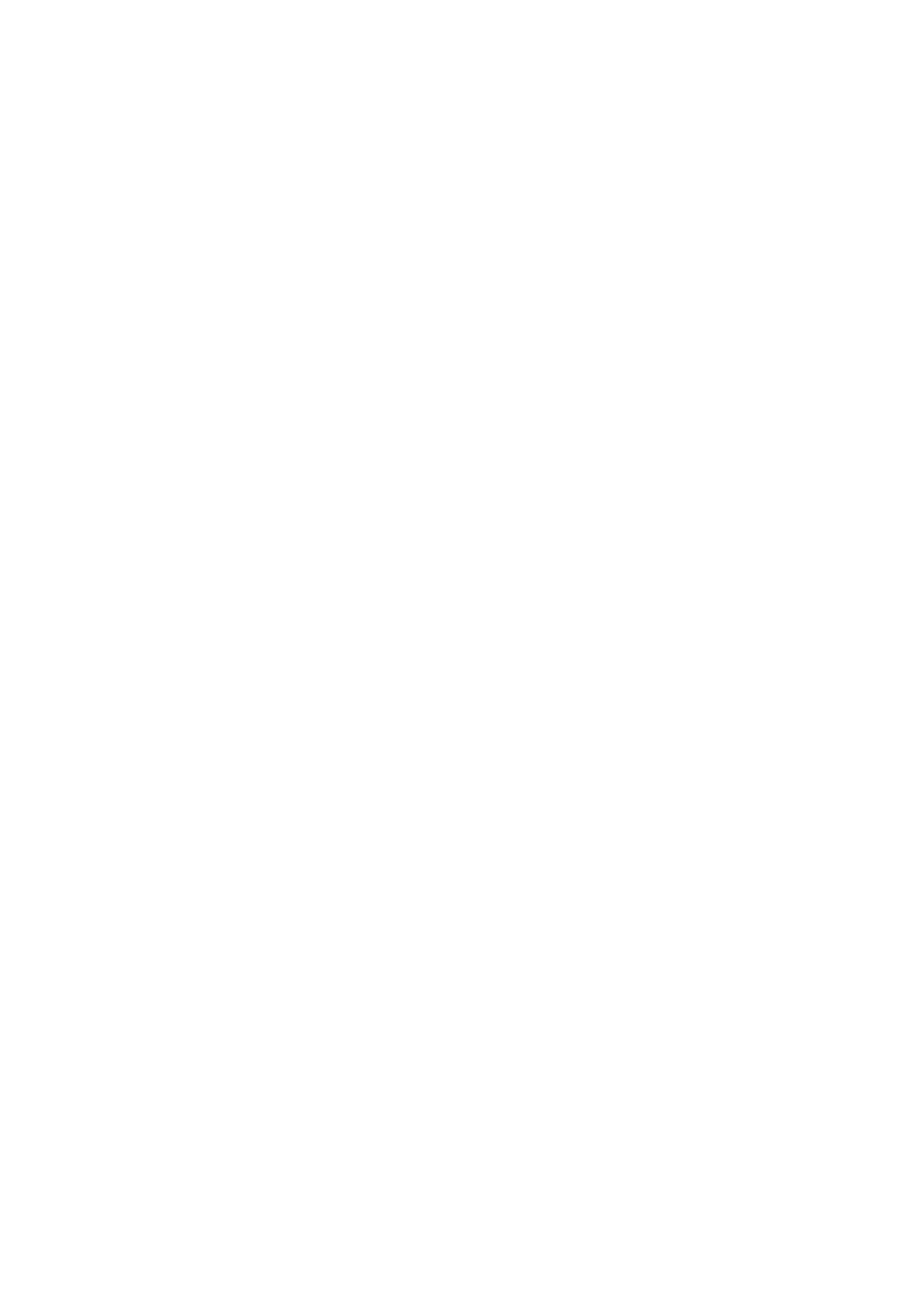# **PUBLIC SERVICE COMMISSION (REMOVAL OF THE DIRECTOR OF PUBLIC PROSECUTIONS) REGULATIONS, 2017**

[L.N. 168/2017.]

#### PART I — PRELIMINARY

### **1. Citation**

These Regulations may be cited as the Public Service Commission (Removal of the Director of Public Prosecutions) Regulations, 2017.

### **2. Purpose**

The purpose of these Regulations is to give effect to Article 158(2) of the Constitution by providing a procedure for receiving, processing, hearing and determining a petition for the removal of the Director of Public Prosecutions.

#### **3. Interpretation**

In these Regulations —

**"Act"** means the Public Service Commission Act (No. 13 of 2012);

**"Board"** means the full sitting of the Commission;

**"Chairperson"** means the chairperson of the Commission;

**"Commission"** means the Public Service Commission;

**"Committee"** means an adhoc committee of the Commission constituted to hear a petition;

**"Director"** means the Director of Public Prosecutions;

**"hearing"** means an oral or written representation;

**"petition"** means a complaint referred to the Commission under the provisions of Article 158 of the Constitution;

**"petitioner"** means a person who has presented a petition to the Commission under the provisions of Article 158 of the Constitution; and

**"respondent"** means the Director of Public Prosecutions.

### **4. Guiding principles**

The Commission hearing the petition for removal of the Director shall be guided by the following principles —

- (a) respect and promotion of the values and principles prescribed in the Constitution;
- (b) fairness and respect for the rule of law;
- (c) adherence to the rules of natural justice; and
- (d) the application of substantive justice, without undue regard to technicalities of procedure and without undue delay to the decisions of the Commission.

#### **5. Saving of inherent powers of the Commission**

Nothing in these Regulations shall limit or otherwise affect the inherent power of the Commission either on its own motion or on the application of a party to make such orders as may be necessary for the fair and expeditious disposal of a petition or to prevent an abuse of its process.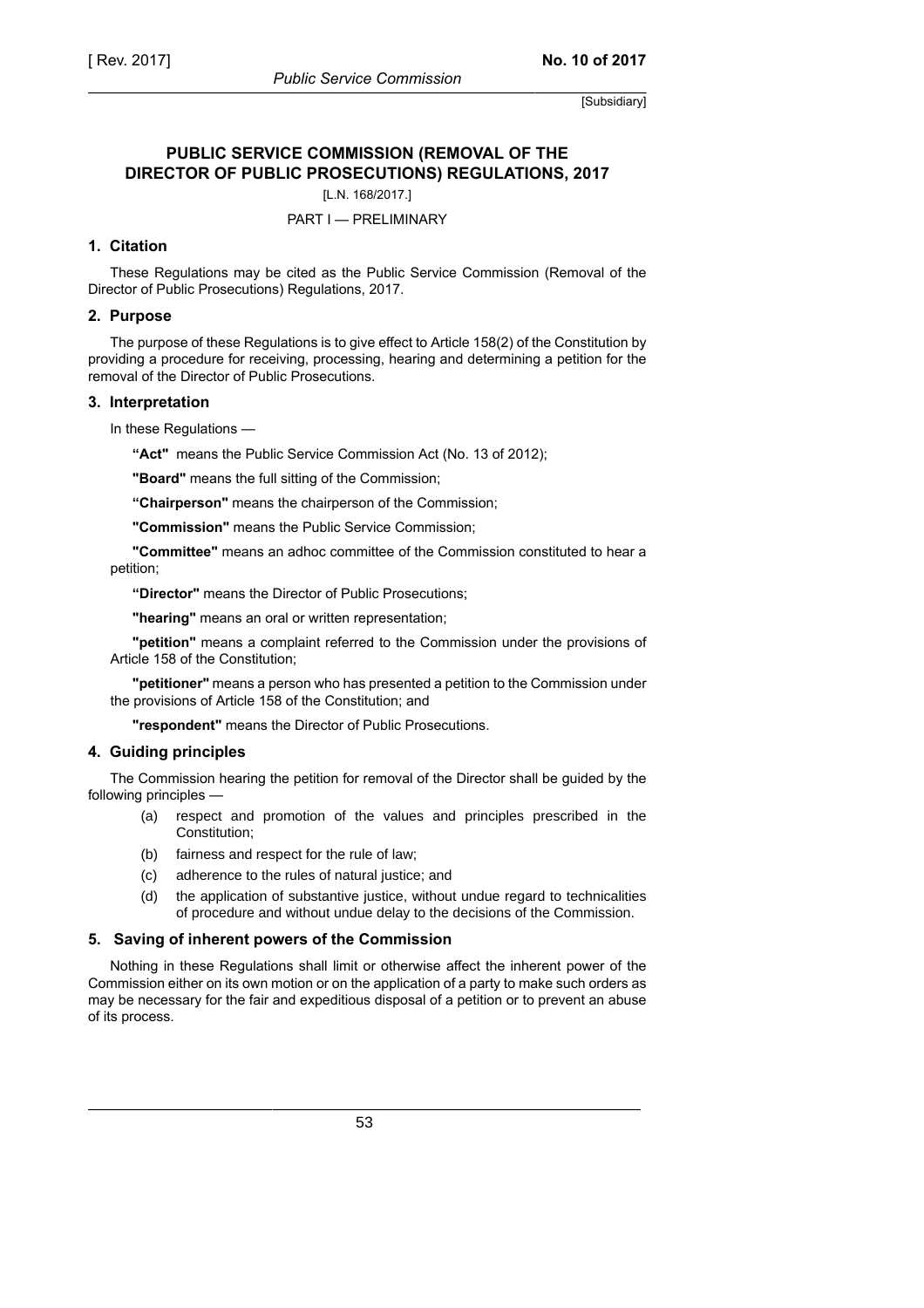### **6. Co-ordination of petition Process**

The Chairperson shall —

- (a) with the approval of the Commission, constitute a Committee to hear and determine a petition for removal of the Director;
- (b) assign the petitions for removal of the director to the committees; and
- (c) perform such other functions as are necessary for hearing and determination of a petition for the removal of the Director.

### **7. Jurisdiction**

The Commission shall have the power to receive and hear all the petitions for removal of the Director.

#### **8. Grounds for removal**

The Commission shall consider petitions under these Regulations based on the grounds set out in Article 158(1) of the Constitution.

#### **9. Filing a petition**

(1) A person desiring the removal of the Director of Public Prosecutions may present a petition to the Public Service Commission which, shall be in writing, setting out the alleged facts constituting the grounds for the removal of the Director.

(2) The petitioner shall, where applicable, attach copies of all material or documentary evidence supporting the petition.

#### **10. Processing the petition**

(1) The Commission shall, within fourteen days of receipt of the petition, consider it in the first instance and shall either —

- (a) disallow it summarily for lacking in merit or for failing to disclose any valid ground for removal of the Director;
- (b) require the petitioner to provide further particulars; or
- (c) require the Director to respond to the allegations.

(2) Where the Commission requires the Director to respond to the allegations, the Commission shall forward to the Director, a copy of the petition together with a copy of the affidavit and all other supporting documents.

(3) The Director shall, within fourteen days of the date of the Commission's letter, respond to the petition in writing.

(4) The Committee shall, within fourteen days of receipt of the response by the Director, convene a preliminary meeting to determine whether the Commission shall —

- (a) call for additional documents or information;
- (b) undertake further investigations;
- (c) hear the petitioner and the Director in person; and
- (d) if the Commission decides to hold a hearing, set the hearing date and venue:

Provided that the Committee shall have the power to summarily determine the petition at the preliminary meeting.

(5) Within seven days of the preliminary meeting, the Commission may —

- (a) call for additional documents from the parties;
- (b) facilitate investigations into the allegations made in the petition; or
- (c) issue a hearing notice as determined by the Committee.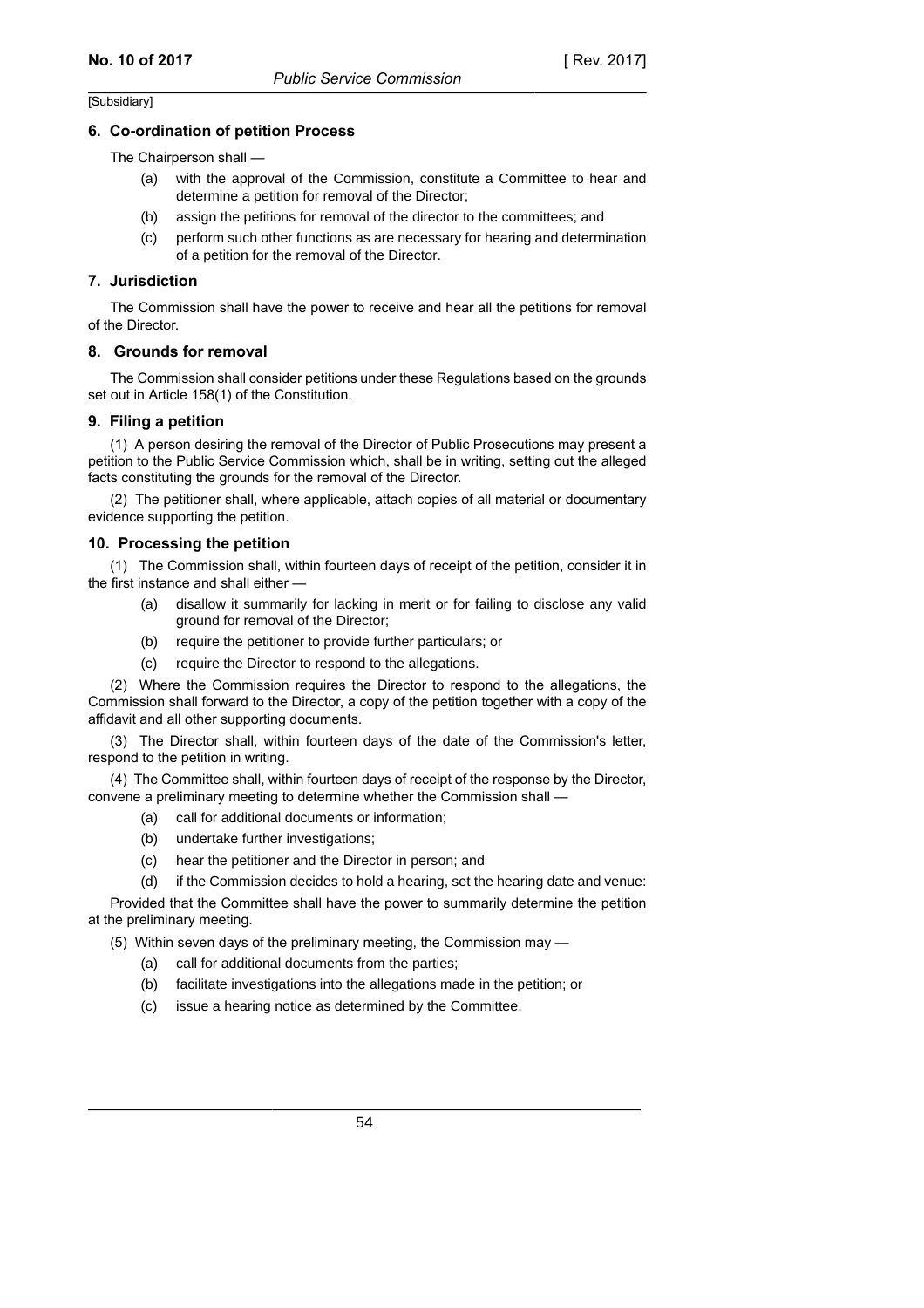(6) The Committee shall convene a hearing of the petition or a meeting to consider the petition within twenty-one days from the date of the preliminary meeting.

### **11. Form of Notice**

When the Committee determines a hearing date, the Commission shall, within seven days issue a hearing notice in Form PDPP 1 set out in the Schedule.

### **12. Service of notices**

(1) Any notices issued under these Regulations shall be served through —

- (a) personal service;
- (b) registered mail to the last known postal address of the petitioner and the Director and shall be deemed to have been received within seven days from the date of postage; the Public Service Commission website; or
- (c) advertising in at least two daily newspapers with nationwide circulation:

Provided that the Commission shall at all times use the most cost efficient mode of service.

(2) Where a notice is served through an advertisement, a copy of the newspaper advertisement shall be filed for record.

(3) Where a notice is served personally the same shall be recorded stating the time and manner in which the notice was served.

### **13. Hearing the petition**

(1) The Commission shall determine the venue and time for hearing of a petition.

(2) A petition may be heard orally or through written submissions.

(3) Where the petition is heard through written submissions, the Commission shall require —

- (a) the petitioner to first file written submissions within fourteen days of the Commission's direction for the same and which shall be forwarded to the Director within seven days of receipt thereof; and
- (b) the Director to file written submissions in response to the petitioner's submissions within fourteen days of receipt thereof.

#### **14. Oral hearing**

(1) An oral hearing shall take place —

- (a) where the Committee determines that it is necessary to hear witnesses in the matter; or
- (b) where the petitioner or the Director makes a written request to the Commission.

(2) Where the petition is heard orally, the parties shall be given an opportunity to address the Committee and shall, present any witnesses before the Committee.

#### **15. Absence of the parties**

If the petitioner or the Director is absent during the hearing, the Committee may —

- (a) adjourn the hearing; or
- (b) hear and determine the petition in the absence of either party or both parties.

#### **16. Indisposition of a member**

If by reason of resignation from the Commission, illness, death, or for any other reason, a member of the Committee is unable to continue sitting in a part-heard petition, the Chairperson shall appoint another member to the Committee and order either the rehearing or continuation of the proceedings.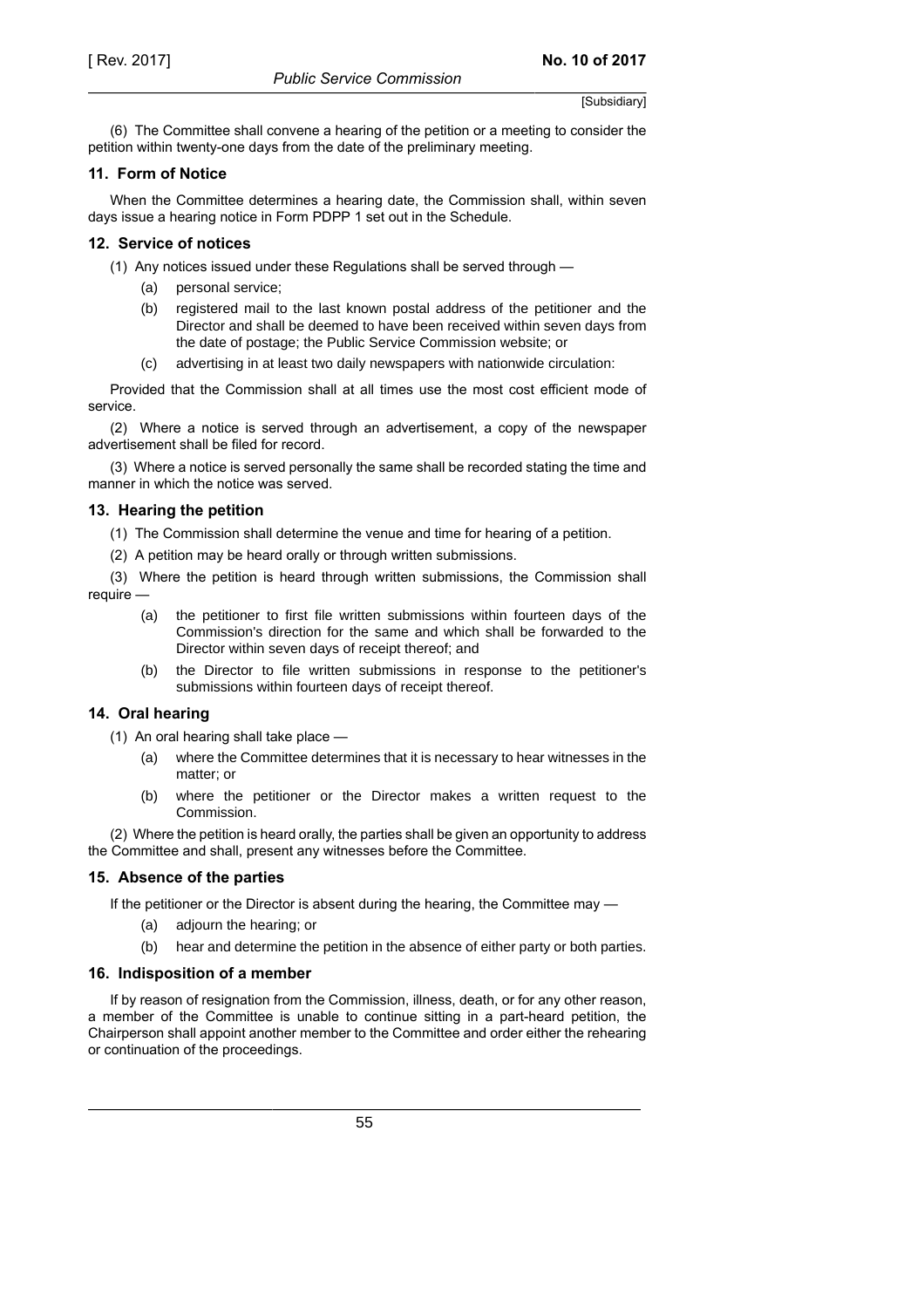### **17. Recordings of proceedings**

(1) The proceedings of a petition heard orally shall be recorded in verbatim.

(2) Proceedings of a petition heard through written submissions shall be recorded in the minutes of the meetings of the Committee.

#### **18. Findings and recommendations**

(1) The Committee shall make its recommendations to the Commission within twentyone days of hearing the petition.

(2) The Commission shall consider the recommendations of the Committee and shall make a final decision on the petition within seven days of receipt of recommendations of the Committee.

#### **19. Powers of the Commission on receipt of recommendations**

- (1) Upon receiving the recommendations from the Committee, the Commission may
	- (a) uphold the decision;
	- (b) set aside the decision;
	- (c) vary the decision as it considers just; or
	- (d) give such directions as it may consider appropriate in the interest of justice.

(2) If the Commission finds that the petition discloses sufficient grounds for removal of the Director, the Commission shall, within twenty one days of the finding, forward the decision together with the petition to the President in accordance with the provisions of Article 158(3) of the Constitution.

(3) The decision of the Commission shall be communicated to the petitioner and the Director in writing within seven days from the date the Commission makes the decision.

#### **20. Delivery of documents of the Commission**

- (1) A document may be lodged at the Commission by
	- (a) delivering it to the Commission registry; or
	- (b) sending it to the Commission by registered post, or by courier service providing proof of delivery;
	- (c) facsimile; or
	- (d) e-mail.

(2) A document is deemed lodged on the date it is received and stamped by the Commission.

(3) The sender of a document by fascimile shall produce the original document or the transmission report if directed by the Commission.

(4) The sender of a document by email shall produce the original document and proof of the date and time of transmission of the email.

#### **21. Powers of the Commission in relation to service of documents**

Nothing in these Regulations affects the power of the Commission, if the circumstances so permit and in the interests of justice to —

- (a) authorize service of a document in a manner that is not expressly provided for in these Regulations; or
- (b) find that a document served in a manner not expressly provided for in these Regulations has been duly served.

#### **22. Rights of the parties**

The parties have a right to—

- (a) be heard in person subject to the provisions of Regulation 14(1)(b);
- (b) legal representation;